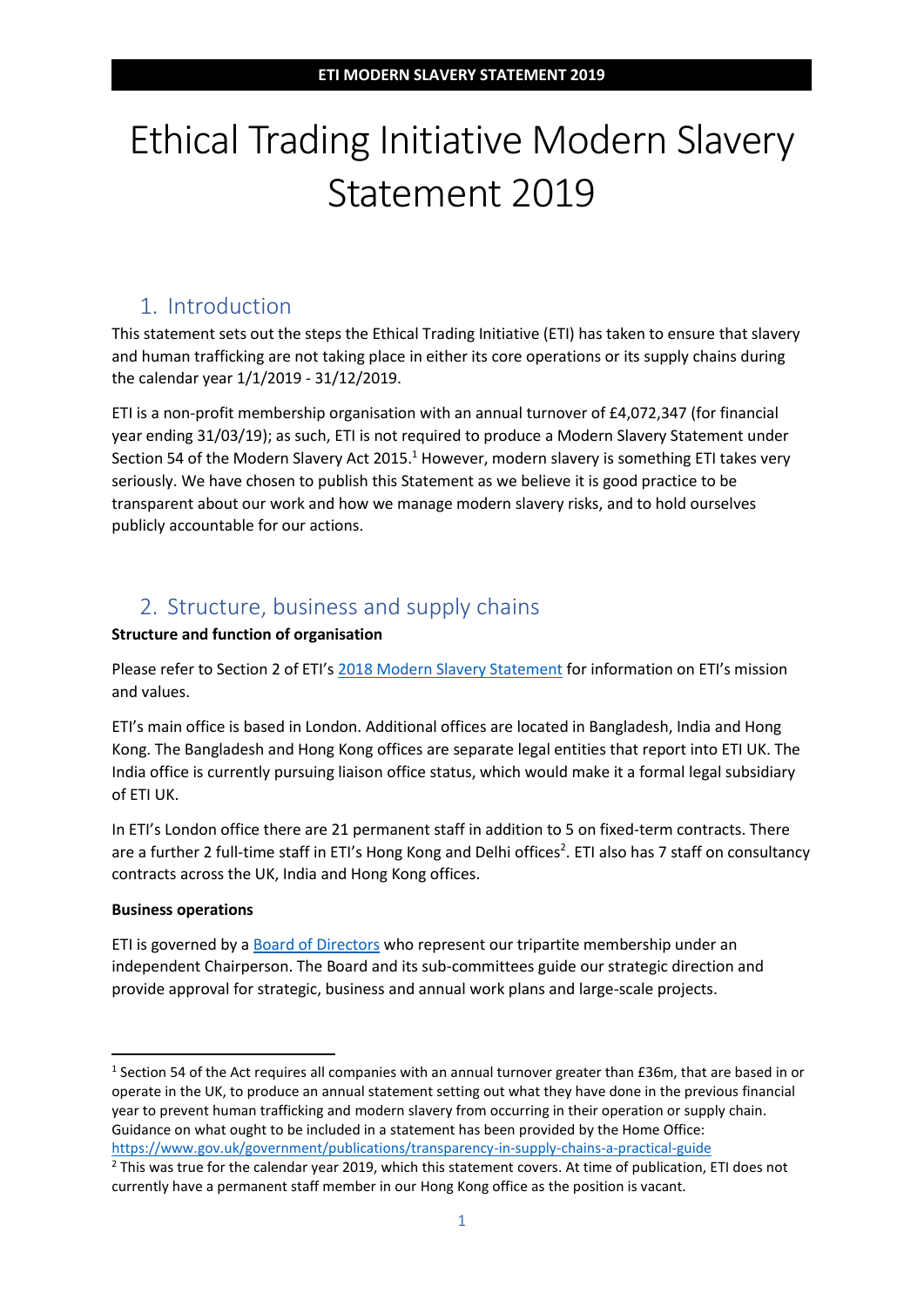This Statement has been approved by the Board, pending any final changes and comments resulting from external peer reviewers.

Please see Section 2 of ETI's 2018 [Modern Slavery Statement](https://www.ethicaltrade.org/resources/eti-modern-slavery-statement-2017-18) for additional detail on ETI's business operations and team structure.

#### **Supply chains**

Our supply chains are more typical of a charity than a business. We provide services, and do not sell goods. Nevertheless, we have suppliers and contractors, both for goods not for resale and for services that ETI requires. Wherever possible, we aim to procure supplies from companies who are ETI members. Our supply chains, to the best of our current knowledge, include:

| <b>Goods not for resale</b>                                                                                                                                                                                                              | <b>Services</b>                                                                                                                                                                                                                                                                                                                                                                   |
|------------------------------------------------------------------------------------------------------------------------------------------------------------------------------------------------------------------------------------------|-----------------------------------------------------------------------------------------------------------------------------------------------------------------------------------------------------------------------------------------------------------------------------------------------------------------------------------------------------------------------------------|
| Office supplies (stationery, tea/milk, toiletries,<br>etc.)<br>IT equipment (computers, conference phones,<br>peripherals)<br>Furniture (desk chairs, pods)<br>Kitchen equipment (cafetieres, kettles, etc.)<br><b>Printed materials</b> | Long-term consultants & project partners<br>Consultancy (short term)<br>Cleaning<br>IT support (e.g. data storage, web hosting)<br>Transport and other logistics (incl.<br>accommodation, travel agency services)<br>Venue hire<br>Catering<br>Design (web and print, photography)<br>Financial services (bank account, pensions,<br>insurance)<br>Utilities & office maintenance |

We have 14 Tier 1 suppliers, of whom 4 are ETI members (and John Lewis, owner of Waitrose, is an ETI member also). Our Tier 1 suppliers are:

Waitrose Sainsburys Co-op Tesco M&S Evans & Witt Paper Round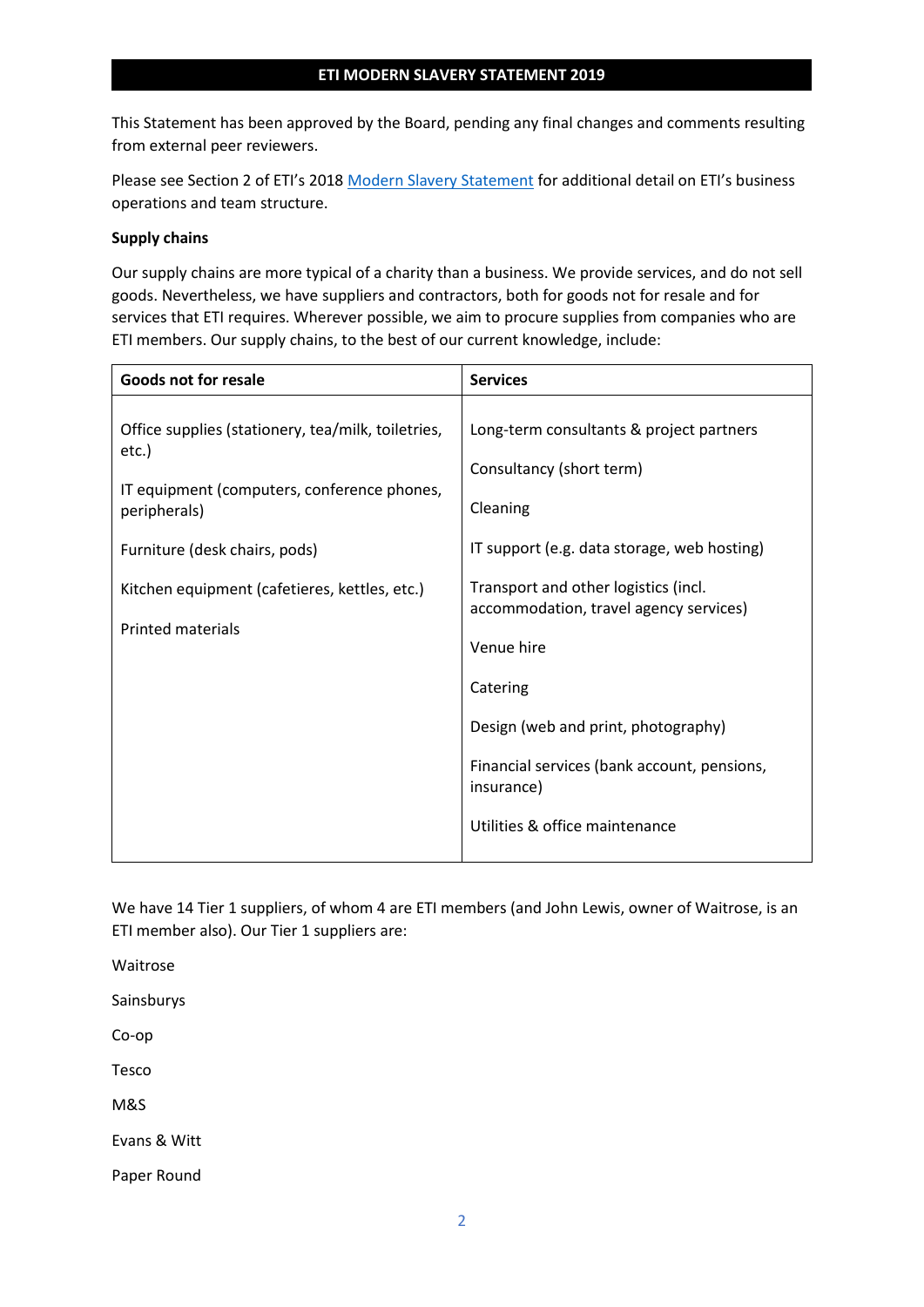| <b>Ethical Superstore</b> |
|---------------------------|
| Pret                      |
| Pure                      |
| <b>Berkleys</b>           |
| Sands                     |
| Eden                      |
| Amazon                    |

#### **Organisational activities**

Although we consider that the most salient and significant modern slavery risks lie in our supply chains, our definition of supply chains includes project partners and their downstream activities. We have taken a holistic approach to assessing those risks, including an examination of ETI's own operations. The main tool that ETI uses to prevent and mitigate any potentially harmful impacts of its own operations (including but not limited to modern slavery) is our Safeguarding Policy.

Please refer to Section 2 ('Organisational activities') from ETI's 2018 [Modern Slavery Statement](https://www.ethicaltrade.org/resources/eti-modern-slavery-statement-2017-18) for more details on the project work, member services and other activities that ETI carries out that relate to modern slavery (separate from ETI's supply chain and own operation due diligence).

#### **Development of this statement**

This statement has been developed by ETI's Modern Slavery Advisory and Operations Manager. After being approved by ETI's Executive Director, it was discussed and approved by ETI's Board.

The statement was approved by the Executive Director on  $31<sup>st</sup>$  July 2020 and signed by the Chairman of the Board.

#### 3. Policies in relation to slavery and human trafficking

Please refer to Section 3 of ETI's 2018 [Modern Slavery Statement](https://www.ethicaltrade.org/resources/eti-modern-slavery-statement-2017-18) for a full list of relevant policies.

ETI has recently developed a Modern Slavery Policy that sets out our key commitments generally in this area. This policy is included below as Annex 1.

There are no relevant updates to the policies listed under ETI's previous Modern Slavery Statement.

#### **Policies applying to ETI recruitment and internal operations**

Modern slavery risks can occur within an organisation's own operations as well as within its supply chains. Consequently, it is important that an organisation assess its own HR policies and procedures to ensure that they effectively protect employees' labour rights and mitigate any relevant risks.

Please refer to Section 3 of ETI's 2018 [Modern Slavery Statement](https://www.ethicaltrade.org/resources/eti-modern-slavery-statement-2017-18) for further information on ETI's Recruitment and Equal Opportunities Policies as well as other policies applying to ETI's own operations.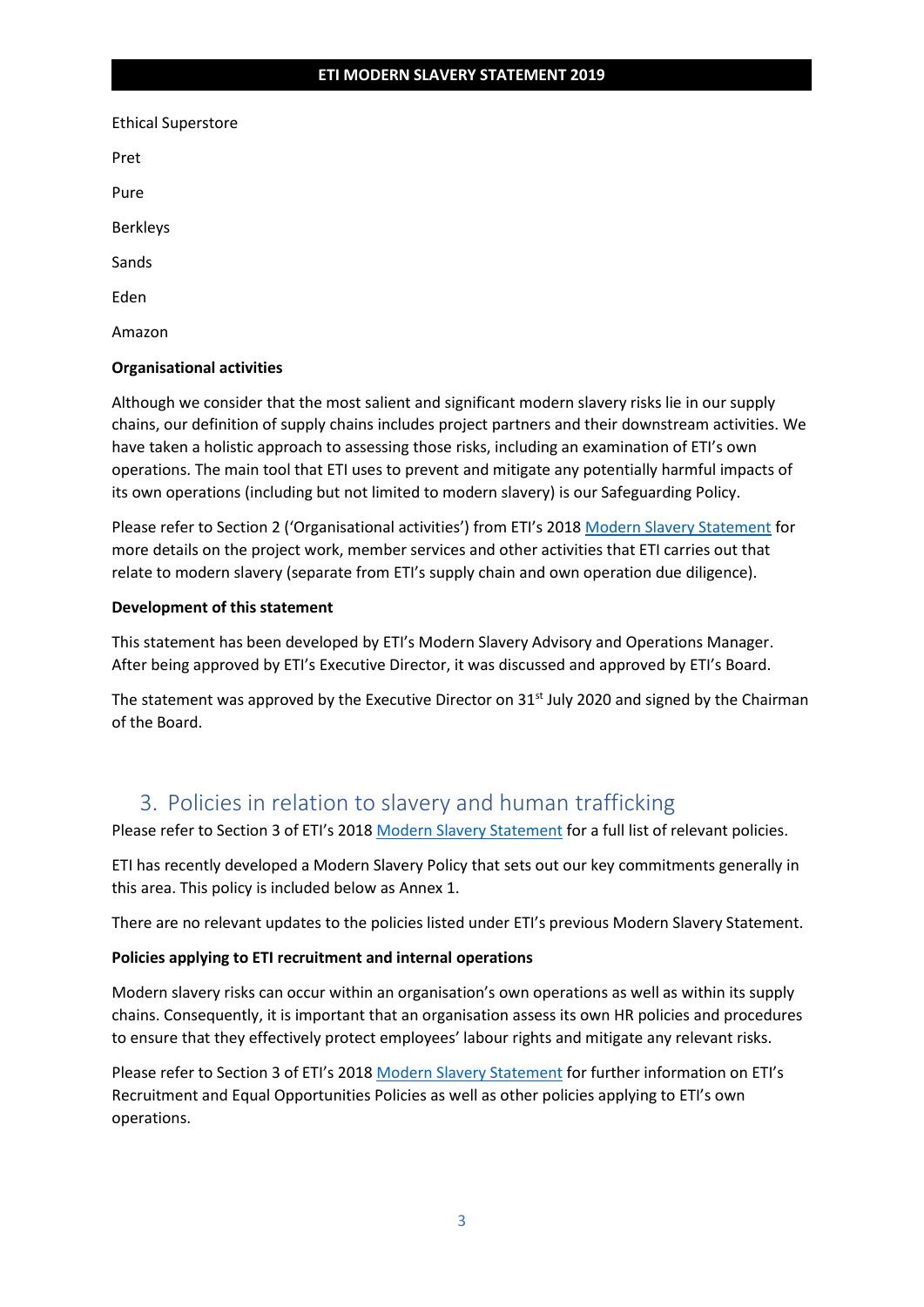#### **Implementation and Enforcement of Internal Policies**

ETI's trade union members are consulted on the development of new policies or changes to existing policies, as are all affected staff. Whenever a new policy is introduced or an existing policy is changed staff are informed by email, and a discussion is organised at an appropriate staff meeting if complex changes need to be explained. All policies are communicated to staff when they join ETI during an induction meeting. The implementation of HR policies is monitored through the performance review system.

ETI's regional offices all apply ETI's policies, as specified in the ETI Staff Handbook, except where adaptations need to be made in order to bring policies into line with relevant national law in the country of operation. ETI's Operations Manager oversees contracting, Codes of Conduct and supplier due diligence processes across the regional offices. The Operations Manager has carried out visits to both our India and Bangladesh regional offices to induct staff on relevant processes as well as on ETI's Safeguarding and Whistleblowing policies.

#### **Contracting and Procurement Policies**

Every new ETI supplier (as of November 2018) must complete the Supplier Due Diligence Questionnaire before a new contract is awarded. The Questionnaire gathers key information about each of ETI's suppliers which is used to inform our organisational risk assessment. The Questionnaire asks suppliers to commit to implementing the new ETI Supplier Code of Conduct.

Please refer to Section 3 of ETI's 2018 [Modern Slavery Statement](https://www.ethicaltrade.org/resources/eti-modern-slavery-statement-2017-18) for more information on the Supplier Due Diligence Questionnaire and Supplier Code of Conduct.

#### **Update on Supplier Due Diligence Procedure**

Since its introduction in November 2018, ETI's revised Supplier Due Diligence Questionnaire has been successfully used with several new suppliers. It has allowed ETI to gain a much more in-depth understanding of the risks faced by our suppliers as well as their capacity to address those risks. One challenge of implementing the Questionnaire has been adopting a proportionate approach to smaller suppliers such as individual consultants who do not have dedicated policies or procedures. We have decided in those cases to accept a signed Code of Conduct and not require that the full Questionnaire is completed every time.

As of September 2019, ETI had a total of 14 core suppliers, 4 of whom are members (as above). Most of those suppliers have been contracted by ETI for more than five years.

ETI has engaged with key suppliers over the duration of our relationship with them to ensure (to the best of our ability) that they uphold the principles of the ETI Base Code and that their workers are not subject to any form of labour exploitation.

# 4. Identification of risks together with steps taken to prevent and manage that risk

#### **Risk assessment procedures**

ETI has an organisation-level risk register. This risk register is reviewed by the Operations Team biannually and presented to, and reviewed by, the Board on an annual basis*.* The Executive Director of ETI is responsible for the organisational risk register.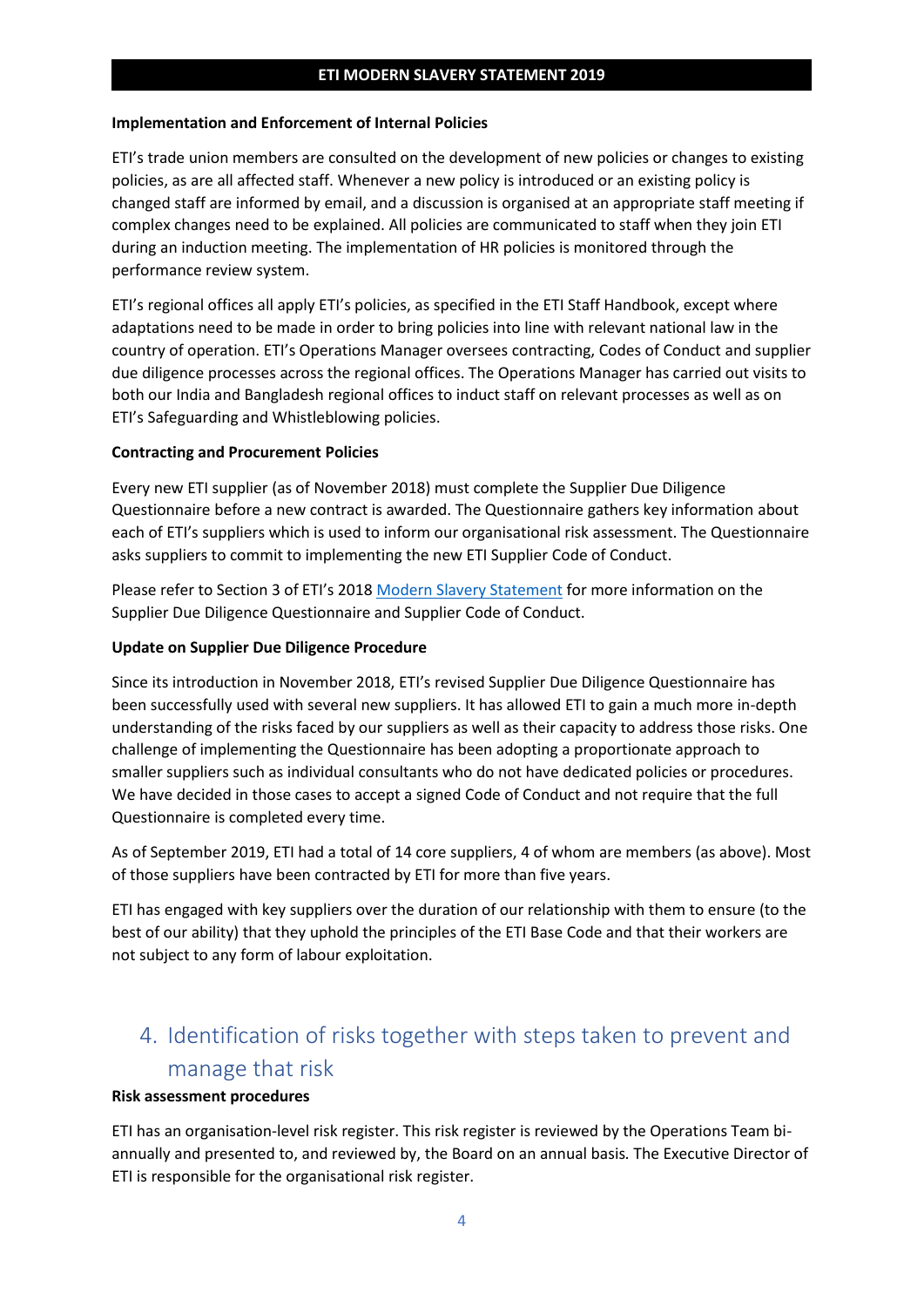This year we have included a modern slavery line in ETI's organisational risk register, following a commitment made in our 2018 statement.

ETI's country offices have developed project-based risk registers linked to donor requirements.

ETI is a small organisation, with a limited supply chain. The risk assessment that we undertake is proportionate to the activities of the organisation. The main risk assessment tool we use is the application of our supplier code of conduct.

#### **Key risks**

ETI has begun to identify the most salient and significant modern slavery risks within its operations and supply chain.

In our [first Statement](https://www.ethicaltrade.org/resources/eti-modern-slavery-statement-2017-18) we identified the priority risks that we saw in our operations and supply chains. Those risks are long-term and strategic, identified on the basis of extensive organisational knowledge and a review of policies and procedures; we do not expect these risks to change each year.

We have reiterated these risks here.

| <b>NATURE OF RISK</b>                                                                                                                                                                                           | <b>COMMENT</b>                                                                                                                                                                                                                                                                                                                                          | <b>SEVERITY</b> | <b>LEVERAGE</b> |
|-----------------------------------------------------------------------------------------------------------------------------------------------------------------------------------------------------------------|---------------------------------------------------------------------------------------------------------------------------------------------------------------------------------------------------------------------------------------------------------------------------------------------------------------------------------------------------------|-----------------|-----------------|
| <b>Overseas offices use services</b><br>that employ workers on an<br>exploitative basis                                                                                                                         | e.g. landlord's staff, cleaning<br>contractors, maintenance etc.<br>ETI has not undertaken<br>adequate due diligence on<br>such service providers.                                                                                                                                                                                                      | Medium          | Medium          |
| <b>ETI Secretariat in London and</b><br>our regional offices engage<br>suppliers (including local<br>partners) in countries where<br>there is a high risk of modern<br>slavery (e.g. Pakistan, India,<br>China) | ETI projects often operate in<br>countries which are typically<br>higher risk in terms of endemic<br>cases of modern slavery (e.g.<br>child labour, bonded labour)<br>and where management<br>practices may be weaker. ETI<br>has not undertaken adequate<br>due diligence in this area and<br>needs to ensure robust<br>systems at local office level. | Medium          | High            |
| Instances of modern slavery in<br>the second tier of ETI supply<br>chain in the UK, e.g. exploited<br>agency labour in food suppliers.                                                                          | ETI has limited visibility of the<br>second tier of our supply chain<br>within the UK, where modern<br>slavery risk may be higher (e.g.<br>food suppliers)<br>ETI is working on extending its<br>knowledge of its supply chains.                                                                                                                        | Low-Medium      | Medium          |

Our Action Plan (below, Section 6) includes a series of commitments that relate to each of these risks.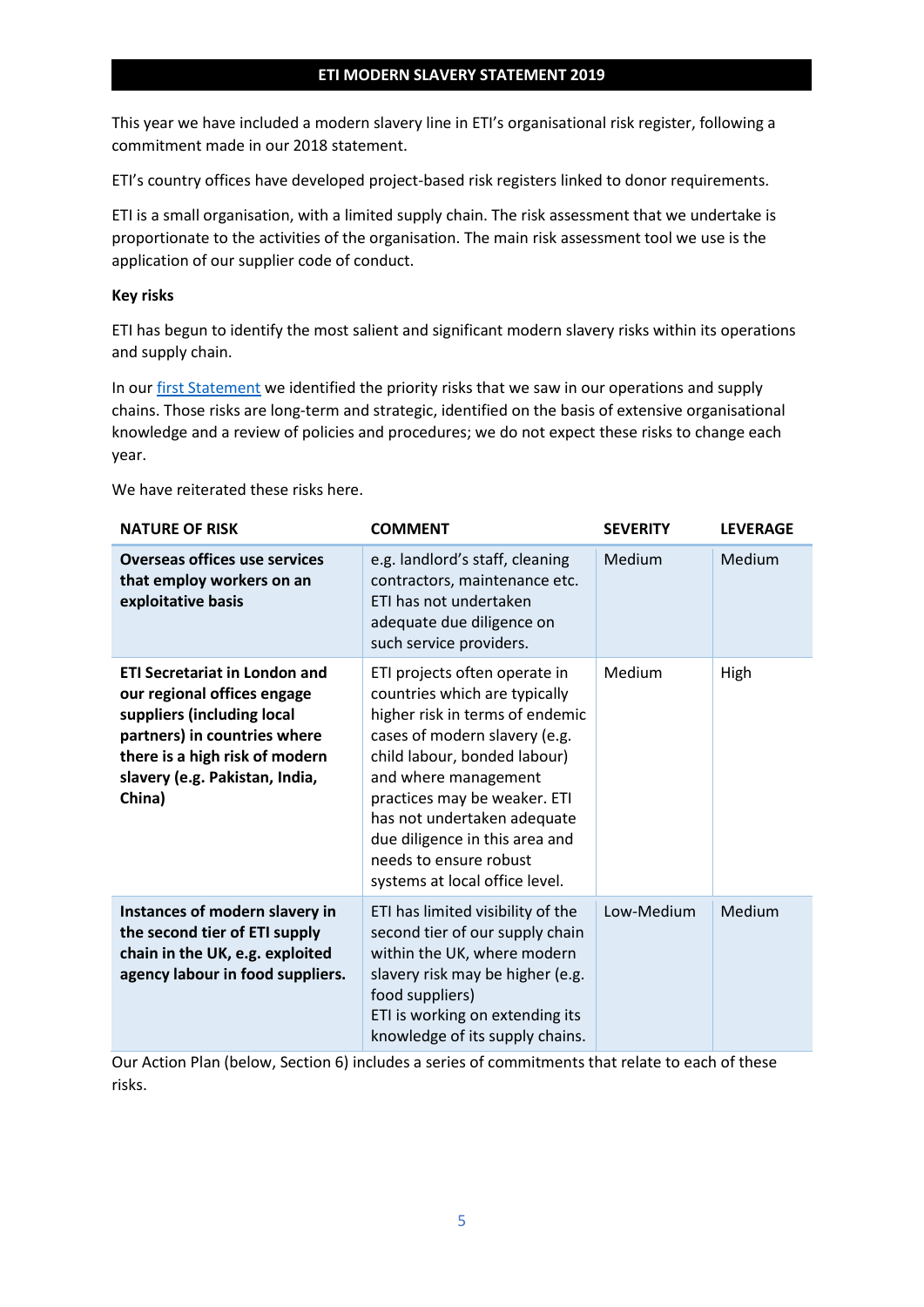# 5. Due diligence processes in relation to slavery and human trafficking in business and supply chains

#### **Due diligence processes**

ETI conducts different kinds of due diligence depending on the kind of procurement activity undertaken. ETI's approach to due diligence is in line with our Human Rights Due Diligence Framework (details at Annex 2). ETI expects its members to apply the Human Rights Due Diligence Framework in their own operations and supply chains as a means of preventing and mitigating modern slavery risks. While this represents ETI's most significant contribution to addressing modern slavery risk generally, this statement only applies to ETI's own operations and supply chains.

When an ETI member is contracted to supply ETI with goods or services, no additional due diligence is currently undertaken. In future, we plan to change this. Due to staff capacity we were unable to do so this year (as committed to in our last statement) but plan to do so next year. As an ETI member, a company already has an obligation to provide an extensive bi-annual report to ETI detailing its ethical trade activities and subsequently to participate in focused discussions in an effort to improve upon them (including scheduled progression meetings between report submissions).<sup>3</sup> When a non-ETI member is contracted to supply goods or services, which is often the case for office supplies, building management, travel and security services, due diligence is undertaken on an ad hoc basis, including a limited review of relevant supplier policies and, where applicable, their modern slavery statement.

ETI also procures services from consultants. A list of approved consultants is maintained internally allowing ETI to build and maintain trusted relationships over time.

# 6. Effectiveness in ensuring that slavery and human trafficking is not taking place in business or supply chains, measured against appropriate KPIs: ETI's Action Plan

Below is the Action Plan that ETI set out in our [2018 statement](https://www.ethicaltrade.org/resources/eti-modern-slavery-statement-2017-18), with an 'Update' column added where we have recorded the steps we have taken against each of the actions we committed to.

We have not met every commitment we set out in our 2018 statement, in part because several were long-term, strategic actions which will take time to implement. They remain as commitments for 2020.

| <b>RISKS</b>            | <b>ACTION</b>   | <b>TIMEFRAME</b>    | <b>KPIS</b>     | <b>UPDATE</b>         |
|-------------------------|-----------------|---------------------|-----------------|-----------------------|
| <b>Overseas offices</b> | ETI will review | <b>By June 2019</b> | Review          | Not completed.        |
| use services that       | the grievance   |                     | completed and   | Delays recruiting     |
| employ workers on       | mechanisms of   |                     | recommendations | staff meant that this |
| an exploitative         | our first-tier  |                     | for follow-up   | piece of work has     |
| basis                   | suppliers       |                     | identified      | had to be             |

 $3$  ETI supports and advises its members on how best to deal with any incidences of modern slavery that may occur in a member's supply chain. However, ETI takes no responsibility for any such incidences. They are not considered to be taking place within ETI's supply chain and ETI has no leverage to respond to such incidences except through its normal membership activities.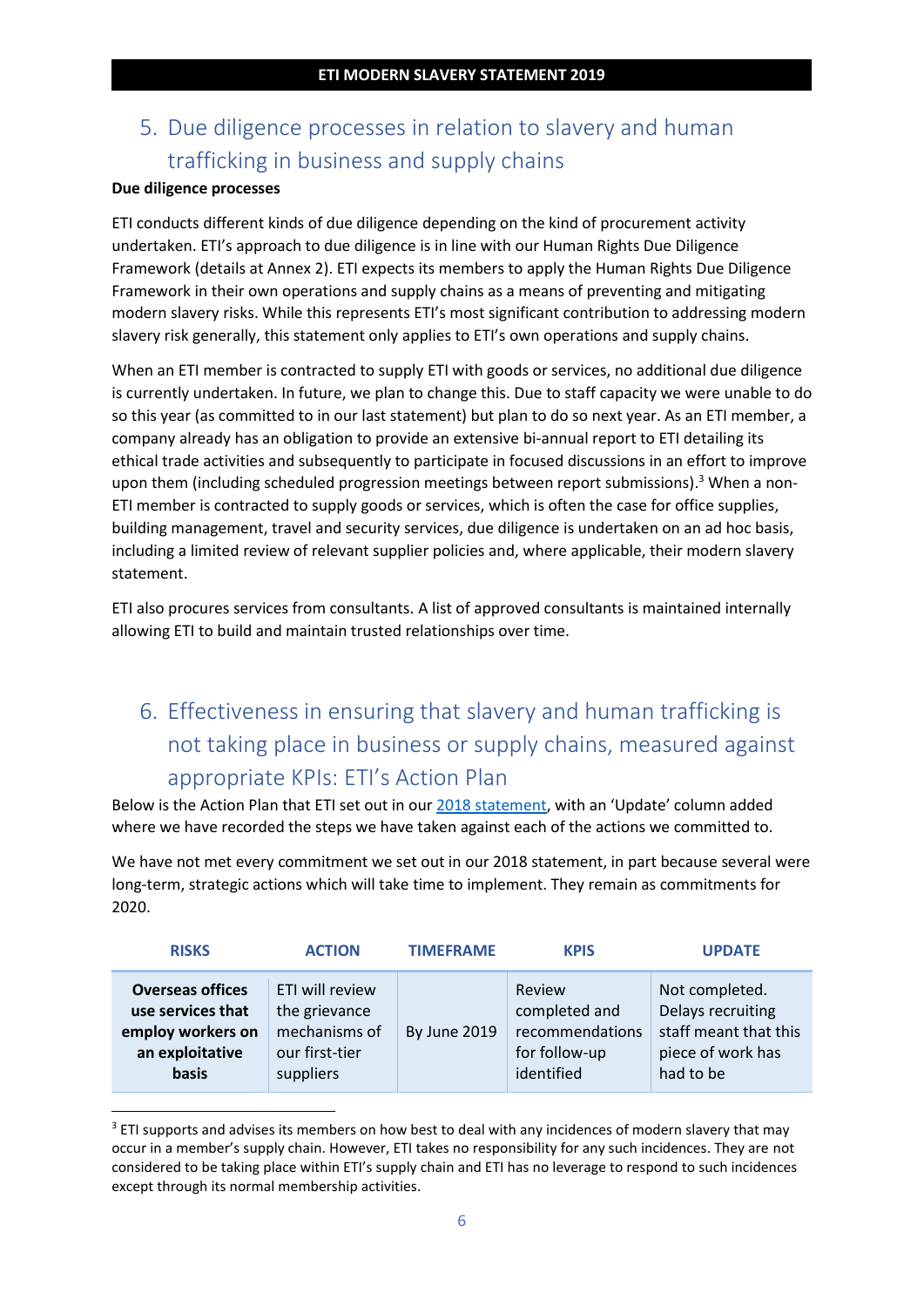| <b>ETI Secretariat in</b><br>London and our<br>regional offices<br>engage suppliers<br>(including local<br>partners) in<br>countries where | against relevant<br><b>Base Code</b><br>Guidance<br>(requested<br>through<br><b>Supplier Due</b><br>Diligence<br>Questionnaire)                                                    |                     |                                                                                                                                                                                                                                          | postponed until<br>2020.                                                                                                                                                                                                                                                       |
|--------------------------------------------------------------------------------------------------------------------------------------------|------------------------------------------------------------------------------------------------------------------------------------------------------------------------------------|---------------------|------------------------------------------------------------------------------------------------------------------------------------------------------------------------------------------------------------------------------------------|--------------------------------------------------------------------------------------------------------------------------------------------------------------------------------------------------------------------------------------------------------------------------------|
| there is a high risk<br>of modern slavery<br>(e.g. Pakistan,<br>India, China)                                                              | ETI's regional<br>offices will feed<br>into a specific<br>modern slavery<br>risk assessment<br>covering their<br>activities                                                        | <b>By June 2019</b> | A regional office<br>modern slavery<br>risk register is<br>completed                                                                                                                                                                     | ETI's regional offices<br>have developed<br>project-based risk<br>registers linked to<br>donor requirements<br>(including<br>consideration of<br>potential modern<br>slavery risk). ETI's<br>delivery partner in<br>Pakistan has also<br>completed a project<br>risk register. |
|                                                                                                                                            | ETI will design<br>and implement<br>a new<br>procedure for<br>regular review<br>of supplier<br>compliance<br>with the<br><b>Supplier Code</b><br>of Conduct                        | By June 2019        | Supplier<br>compliance<br>information<br>annually updated,<br>as per Supplier<br>Code of Conduct,<br>and factored into<br>contract renewal<br>decisions                                                                                  | Supplier compliance<br>review mechanism<br>has been delayed<br>due to ongoing<br>changes to ETI's<br>data management<br>systems. Now that a<br>new data<br>management<br>system has been<br>introduced, annual<br>review of suppliers<br>will begin in 2020.                   |
|                                                                                                                                            | ETI will<br>strengthen its<br>procurement<br>processes with<br>a particular<br>focus on<br>modern slavery<br>to ensure all<br>suppliers meet<br>minimum<br>standards<br>(including | <b>By July 2019</b> | All contracted<br>suppliers have an<br>adequate ethical<br>trade policy and<br>approach as per<br>the Supplier Due<br>Diligence<br>Questionnaire<br>(aligned with the<br>Base Code); all<br>supplier Modern<br>Slavery<br>Statements are | All newly contracted<br>suppliers have<br>completed a<br><b>Supplier Due</b><br>Diligence<br>Questionnaire.<br>Further supplier due<br>diligence is<br>conducted on an ad<br>hoc basis depending<br>on perceived need<br>(e.g.                                                 |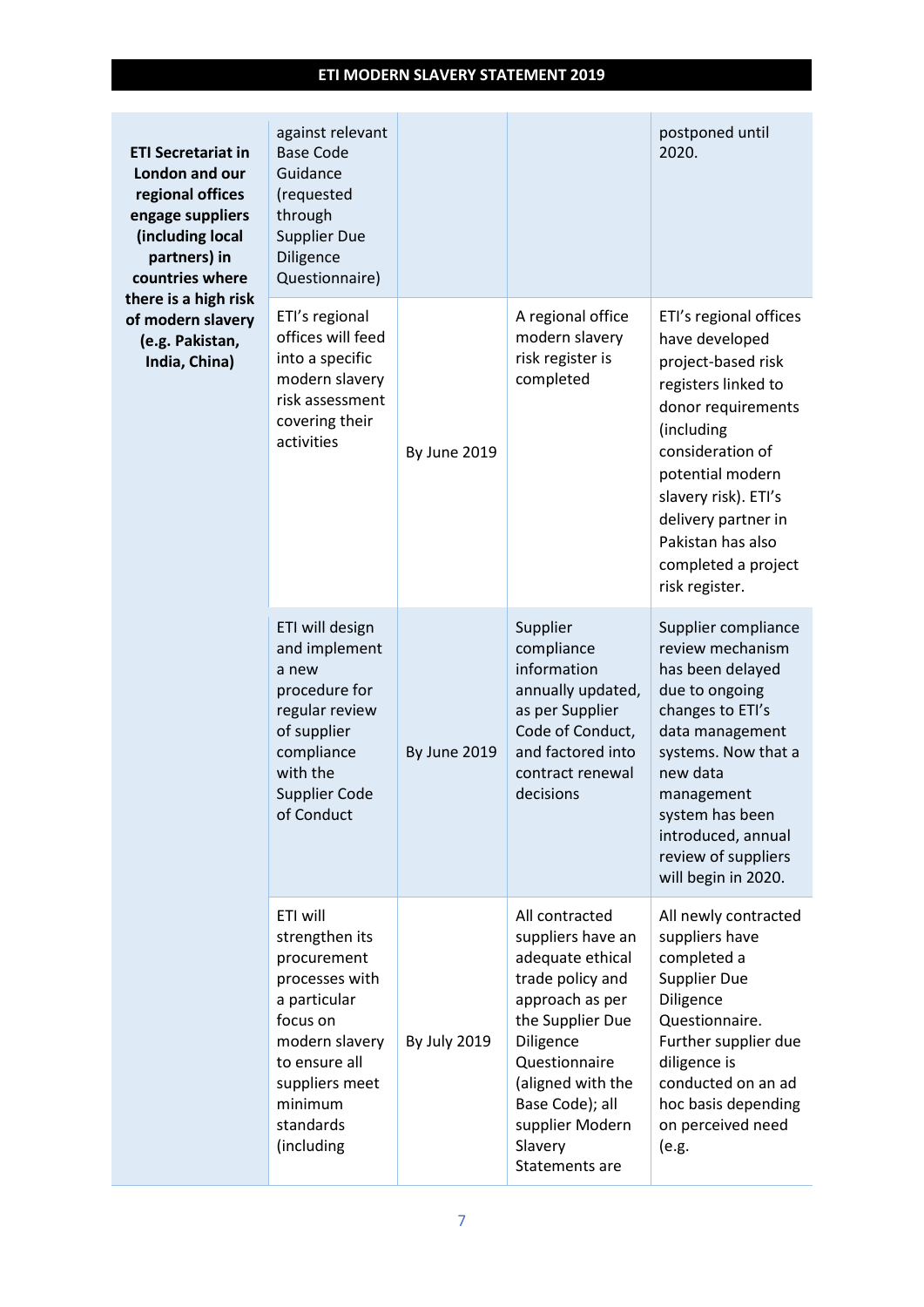|                                                                                                                                                           | Modern Slavery<br>Statements)                                                                                                                                              |                          | reviewed and<br>support provided<br>to suppliers to<br>improve them                                                                                             | size/importance of<br>supplier).                                                                                                                                                                          |
|-----------------------------------------------------------------------------------------------------------------------------------------------------------|----------------------------------------------------------------------------------------------------------------------------------------------------------------------------|--------------------------|-----------------------------------------------------------------------------------------------------------------------------------------------------------------|-----------------------------------------------------------------------------------------------------------------------------------------------------------------------------------------------------------|
|                                                                                                                                                           | ETI will design<br>and deliver<br>targeted<br>modern slavery<br>training for all<br>internal staff                                                                         | <b>By August</b><br>2019 | Increase in levels<br>of knowledge and<br>understanding of<br>modern slavery<br>and how to<br>prevent/mitigate<br>it in ETI's<br>operations and<br>supply chain | Training was carried<br>out for all available<br>Secretariat staff in<br>December 2019.                                                                                                                   |
|                                                                                                                                                           | ETI will include<br>a new modern<br>slavery section<br>in its<br>organisational<br>risk register,<br>which is<br>reviewed by the<br>Board every six<br>months              | By August<br>2019        | Risk register<br>amended and<br>reviewed                                                                                                                        | A modern slavery<br>line is now included<br>in ETI's<br>organisational risk<br>register, which is<br>reviewed by the<br>Board every six<br>months.                                                        |
|                                                                                                                                                           | ETI will<br>complete<br>mapping of Tier<br>1 of supply<br>chain                                                                                                            |                          | Completed<br>mapping available<br>and included in<br>next ETI modern<br>slavery statement<br>Initial information<br>included in next<br>statement               | A full list of our Tier<br>1 suppliers has been<br>provided in this<br>statement.                                                                                                                         |
| <b>Instances of</b><br>modern slavery in<br>the second tier of<br>ETI supply chain in<br>the UK, e.g.<br>exploited agency<br>labour in food<br>suppliers. | ETI will identify<br>potentially<br>salient risks in<br>Tier 2 of its<br>supply chain<br>based on<br>responses to its<br><b>Supplier Due</b><br>Diligence<br>Questionnaire | By June 2019             |                                                                                                                                                                 | Not complete. As<br>above, now that a<br>new data<br>management<br>system has been<br>introduced, annual<br>review of suppliers<br>will begin in 2020.<br>This will include<br>review of Tier 2<br>risks. |
|                                                                                                                                                           | ETI will conduct<br>due diligence<br>on our building                                                                                                                       | By March<br>2019         | Increased<br>knowledge of<br>modern slavery                                                                                                                     | No longer applicable<br>as ETI has                                                                                                                                                                        |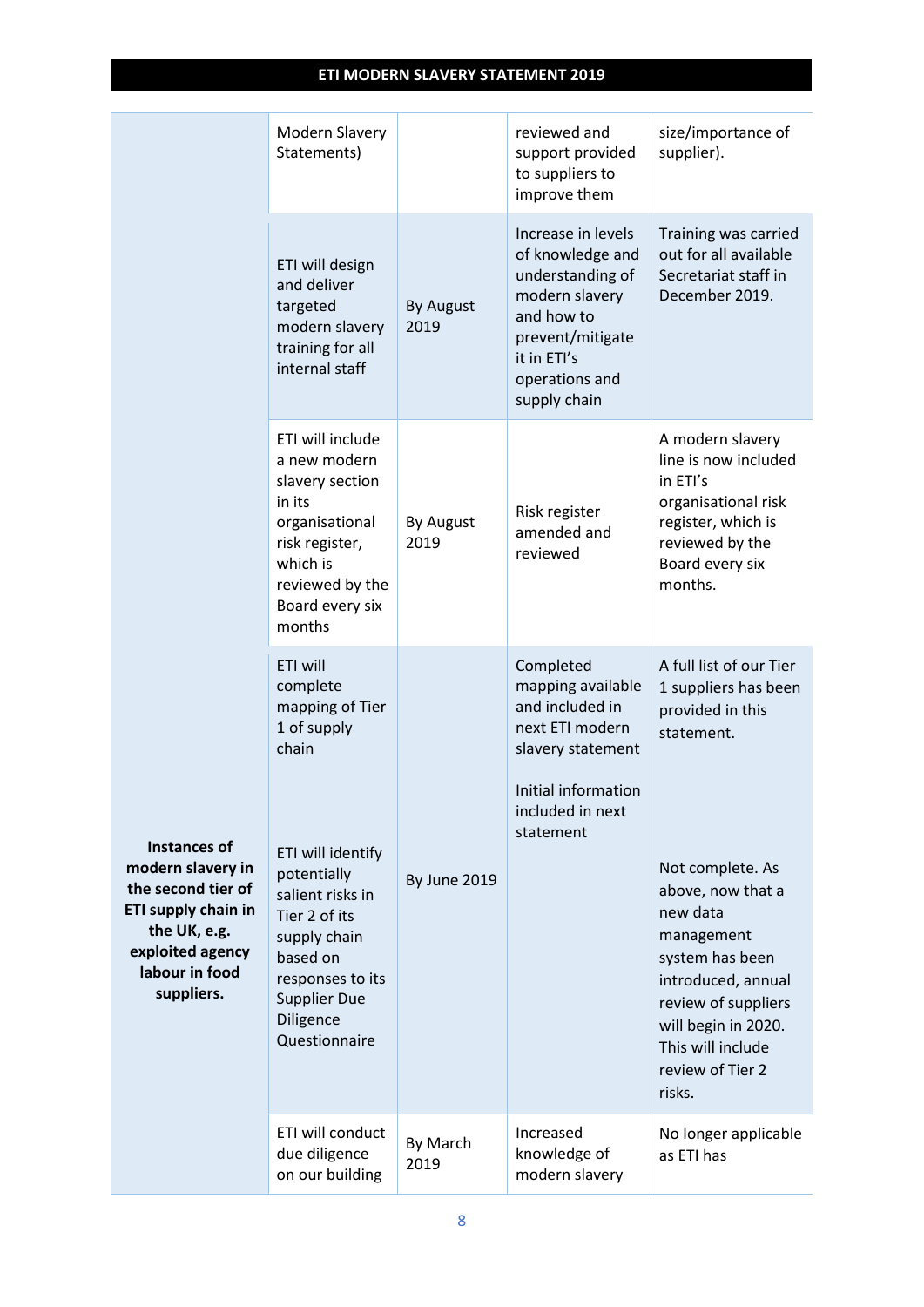| management<br>company                                                                                                                                                                                                                                                   |                     | risks in the<br>operations of the<br>management<br>company; risk<br>register updated<br>accordingly; ETI<br>has raised any<br>relevant concerns<br>with the<br>management<br>company | terminated the<br>lease on its existing<br>office and will be<br>moving into a new<br>shared office from<br>July 2020. ETI will<br>conduct due<br>diligence on the new<br>shared office in due<br>course.                                                     |
|-------------------------------------------------------------------------------------------------------------------------------------------------------------------------------------------------------------------------------------------------------------------------|---------------------|--------------------------------------------------------------------------------------------------------------------------------------------------------------------------------------|---------------------------------------------------------------------------------------------------------------------------------------------------------------------------------------------------------------------------------------------------------------|
| ETI will<br>establish a new<br>procedure to<br>conduct<br>additional due<br>diligence in<br>regard to ETI<br>members<br>(beyond their<br>standard ETI<br>reporting<br>requirements)<br>where they are<br>contracted to<br>provide goods<br>or services to<br><b>ETI</b> | <b>By June 2021</b> | Procedure is in<br>place and all new<br>suppliers or<br>supply contract<br>renewals<br>incorporate new<br><b>Supplier Due</b><br>Diligence<br>Questionnaire                          | This is currently<br>conducted on an ad<br>hoc basis depending<br>on perceived need<br>(e.g.<br>size/importance of<br>supplier).<br>We have updated<br>the timeframe to<br>reflect reduced staff<br>capacity meaning<br>that this Action has<br>been delayed. |

ETI's progress against each of these actions reflects ongoing work to ensure our procurement and due diligence processes are as good as they can be. In our 201[8 Modern Slavery Statement](https://www.ethicaltrade.org/resources/eti-modern-slavery-statement-2017-18) we set out an ambitious programme of activities for a small organisation in order to demonstrate best practice. We have successfully completed some of those activities – others have begun but required more time to implement in full. Consequently, in 2020, ETI's focus will be to progress and complete the outstanding actions from our existing Action Plan. ETI will continue to monitor the organisation's progress against the listed KPIs and will report against them in our next Modern Slavery Statement.

## 7. Training and capacity building about slavery and human trafficking

ETI staff generally have an in-depth understanding of ethical trade issues. ETI's recruitment criteria require that all new staff show a commitment to ETI's vision and values and, depending on specific job requirements, an understanding of ethical trade, human rights and labour law. Knowledge of modern slavery will only be required if the specific role involves work on that issue.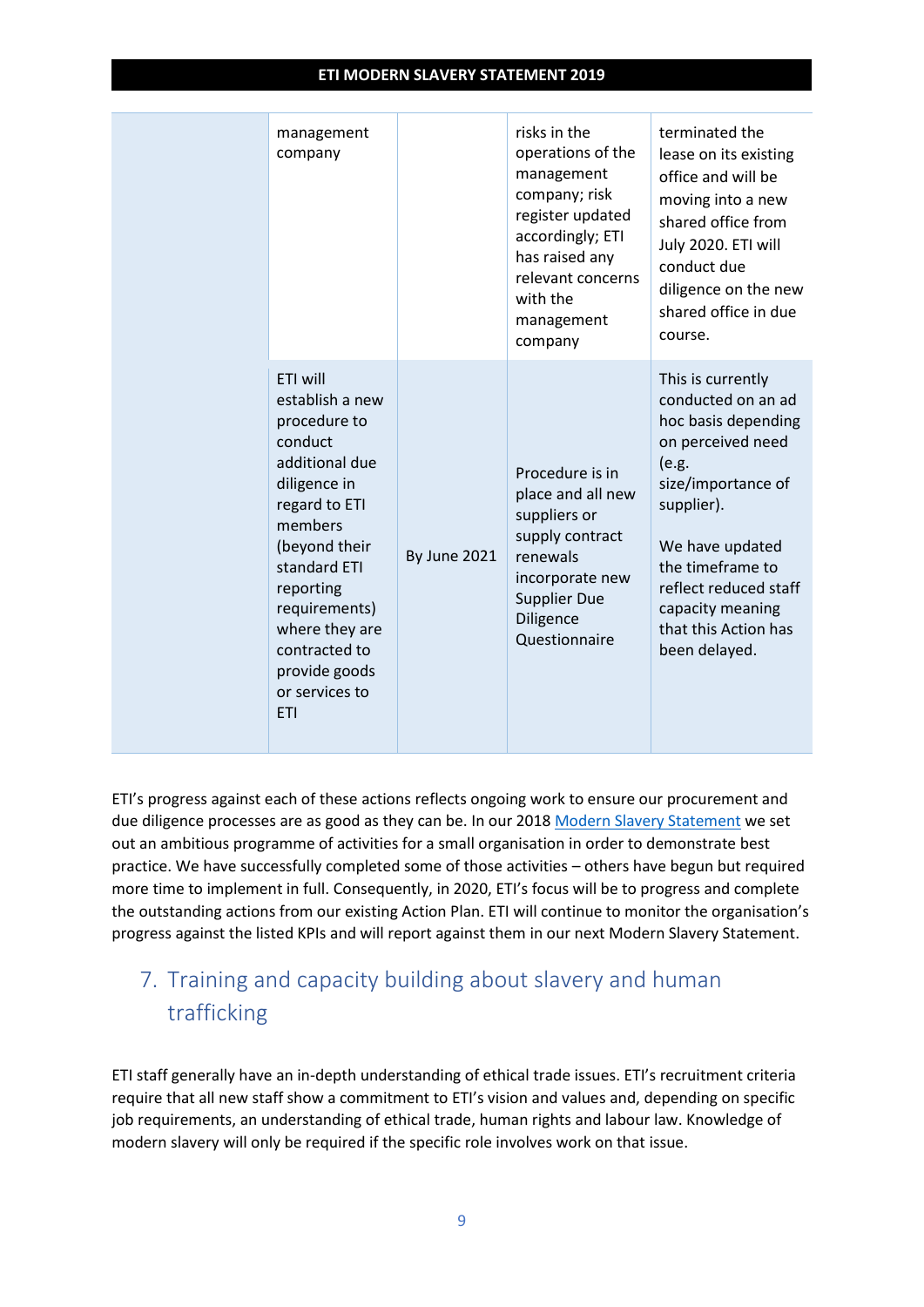ETI staff generally have an in-depth understanding of ethical trade issues. ETI's recruitment criteria require that all new staff show a commitment to ETI's vision and values and, depending on specific job requirements, an understanding of ethical trade, human rights and labour law. Knowledge of modern slavery will only be required if the specific role involves work on that issue.

However, the work of the ETI Secretariat does not normally include applying ethical trade knowledge directly to issues of ETI internal operations and management. Our Action Plan for 2019 included <sup>a</sup> commitment to roll out a Modern Slavery training to all FTI staff (including regional offices) so that they would be able to address modern slavery issues within any work they may do that is internal to ETI (such as procuring goods not for resale, consultancy services or travel to fragile and conflictaffected countries). We carried out this workshop on 9<sup>th</sup> December 2019.

This statement has been signed and approved by:

Uhanberta.

Peter McAllister, Executive Director **Philip Chamberiain, Chair of Board**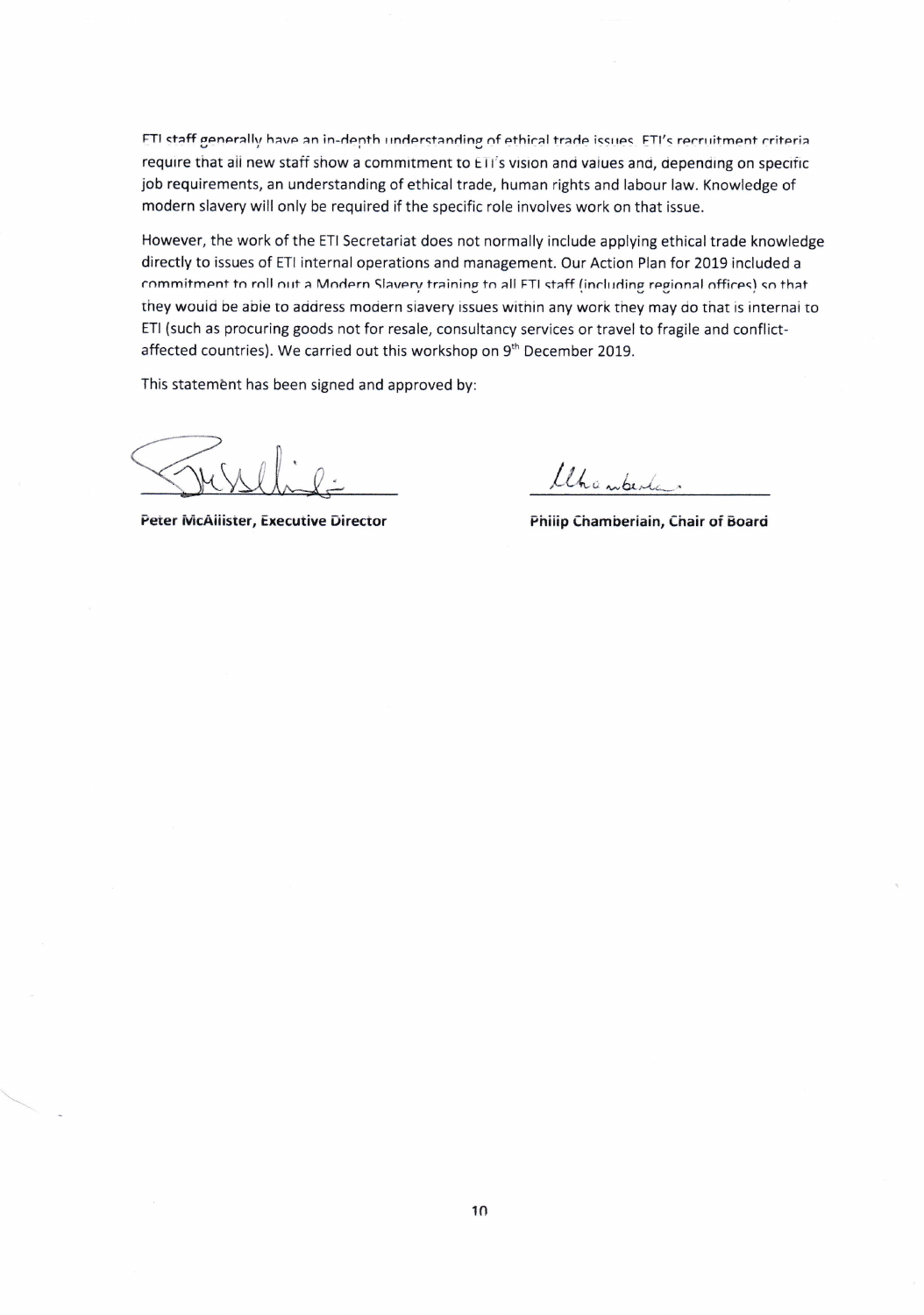#### Annex 1: Modern Slavery Policy

#### Modern Slavery Policy

At ETI, we take the issues of modern slavery and human trafficking very seriously. We are committed to preventing, mitigating and managing the risks and incidence of modern slavery and human trafficking amongst our corporate, NGO and trade union members, as well as in our business and own supply chains.

Modern slavery is a term used to encompass slavery, servitude, forced and compulsory labour, bonded and child labour and human trafficking. Human trafficking refers to the recruitment and/or transport of a person through deception or coercion, for the purposes of exploitation, including by abusing the vulnerability of that person. Modern slavery is a crime and a violation of fundamental human rights.

ETI's mandate is to protect and advance respect of labour rights in global supply chains, based on nine labour standards enshrined in the ETI's Base Code. This is an internationally recognized code of practice for all organisations engaged in commercial activity and is based on ILO labour standards. The clauses on forced labour and child labour are particularly relevant to Modern Slavery, but the right of all workers to freedom of association and collective bargaining, safe and healthy workplaces, freedom from discrimination, the right to reasonable working hours, living wages and to contracts of employment are all directly relevant to the degree to which workers can enjoy decent work in which they are respected and treated with dignity. The absence of some or all of these rights often results circumstances of modern slavery, in which workers are vulnerable to exploitation and abuse. ETI will not tolerate these gross rights violations in any circumstances.

#### **Organisation's structure and supply chain**

ETI is a not for profit private limited, registered in the UK. Its headquarters as well as most of its staff are based in the UK. A small proportion of its employees are based abroad including, India, Bangladesh, Hong Kong and Turkey. We do not hire staff on a seasonal basis or work in hazardous conditions. ETI exists to improve working conditions in global supply chains by developing effective approaches and practices to implementing the ETI Base Code of labour practice and demonstrating their commitment to year-on-year progress. We influence business to act responsibly and promote decent work. Taking a unique tripartite approach to business and human rights, our members are forward-thinking companies, trade unions and NGOs. Together, we tackle the complex challenges of today's global supply chains, improving the lives of workers worldwide.

Our supply chain involves goods not for resale and services. Goods not for resale include office supplies (IT equipment, stationery, office furniture, etc.); services include professional advisory services from ETI's secretariat staff, partner organisations and individual consultants, as well as IT support and cleaning services.

ETI has staff in a number of country offices, and ETI UK operates worldwide: our staff travel often in developing countries and we occasionally hire temporary support (interpreters, security services, drivers, researchers) in developing countries. While the nature of our business, as advisers, does not have significant direct exposure to modern slavery risks, there may still be risks of modern slavery and human trafficking in our supply chains. In addition, we sometimes work in countries where there is a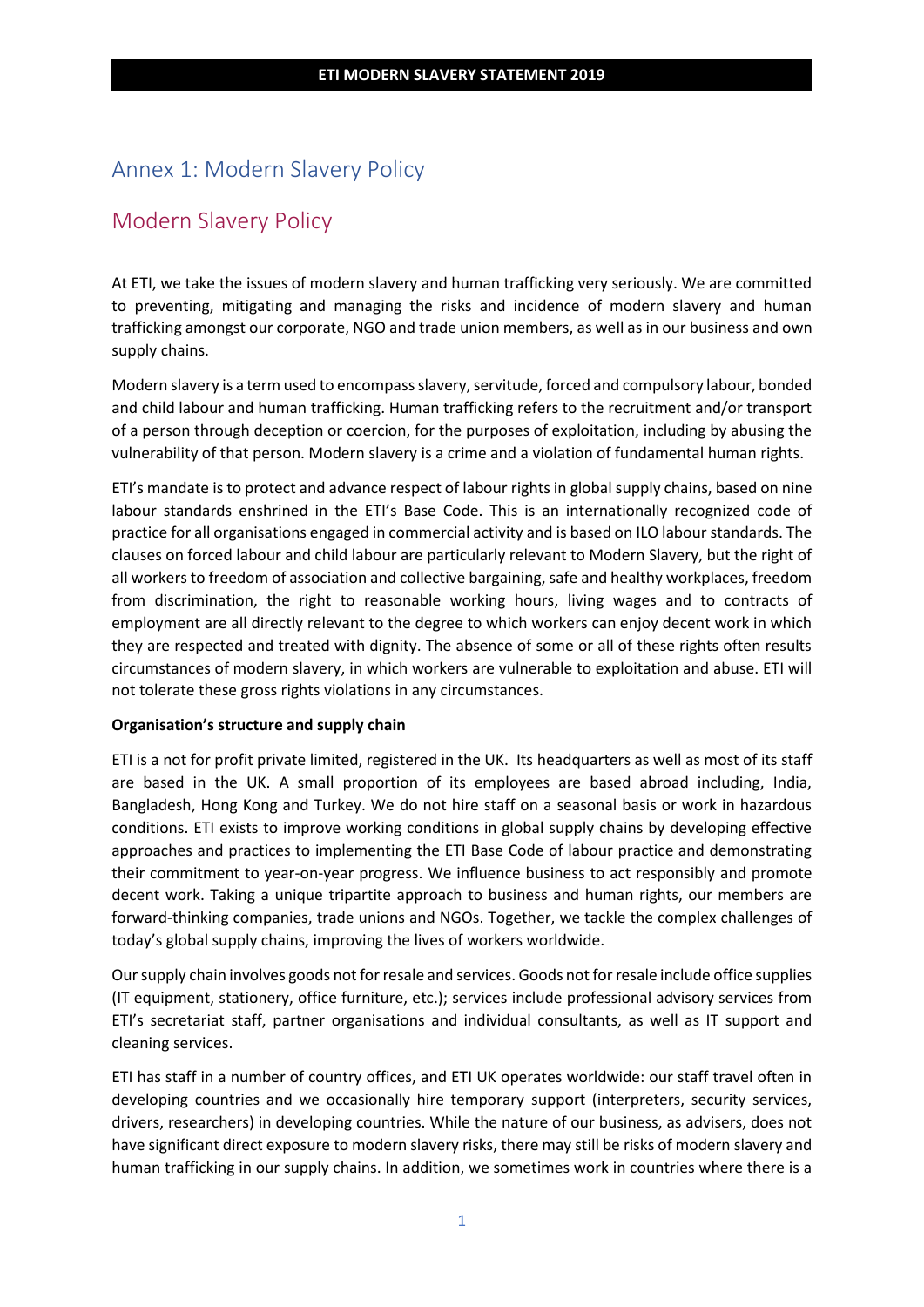high risk of modern slavery and our analysis and recommendations may impact on anti-slavery and anti-trafficking programming.

#### **Our Principles in relation to forced labour, modern slavery, child labour and human trafficking**

- We are committed to ensure that we are conducting our business in a lawful and ethical manner
- We do not tolerate human-trafficking, forced labour, child labour or modern slavery practices in our business – this includes the right of all staff and workers in our operations or supply chains to access their fundamental rights to freedom of association, freedom of movement, freedom to terminate employment, freedom from threats of violence, harassment, discrimination, intimidation and debt bondage
- Terms and conditions of employment should include application of international and national labour standards on working hours, wages and freedom from forced or compulsory overtime. These are set out in our People and Safeguarding policies.
- We will collaborate with contractors and suppliers in our supply chain to identify, prevent and mitigate the risks and address cases of human trafficking, bonded labour and modern slavery through the ETI Supplier Code of Conduct and the application of ETI's Human Rights Due Diligence Framework
- We will require all new contractors and suppliers from September 2018 to act in accordance to our values and to this policy, and the Suppliers Code of Conduct
- We will mandate that any ETI employee observing incidents or risks of modern slavery or human trafficking relevant to ETI's operations should report to an ETI Senior Manager to consider appropriate further action
- We take a zero-tolerance approach to inaction. If the supplier is found to violate the Code of Conduct, and if incidents or risks of modern slavery are found, ETI will actively work with the supplier to address these issues over an agreed period of time. If the supplier fails to demonstrate progress over an agreed period of time, consideration will be made for termination after careful consideration of the implications for workers
- Where incidents or risks are found, ETI will seek to ensure that the protection of affected workers is the primary consideration, their needs and wishes are respected, remediation is provided, and any risk of further harm is mitigated and prevented.
- We will ensure that an established procedure is carried out for the provision of remedy to victims of modern slavery (either directly or through relevant authorities) where an instance of modern slavery is discovered within our operations or supply chain.
- We will not retaliate, discharge, suspend or discriminate in any manner any person who will report or make an ethics complaint about our practices
- We will consider the impact on slavery and trafficking risks when making relevant recommendations to clients due to the course of our work

#### **Risk assessment and management**

Our risk management processes aim at ensuring that particular areas of risk in our business and supply chains are identified and impact assessments undertaken before projects start. In cases where a specific ethical concern has been raised, including those related to forced labour, modern slavery and human trafficking, it will be reported to the Executive Director, who is responsible for determining the appropriate course of action.

In addition, as part of producing a Modern Slavery Statement, we will conduct a thorough assessment of the risks of modern slavery and human trafficking occurring in our operations or supply chain. We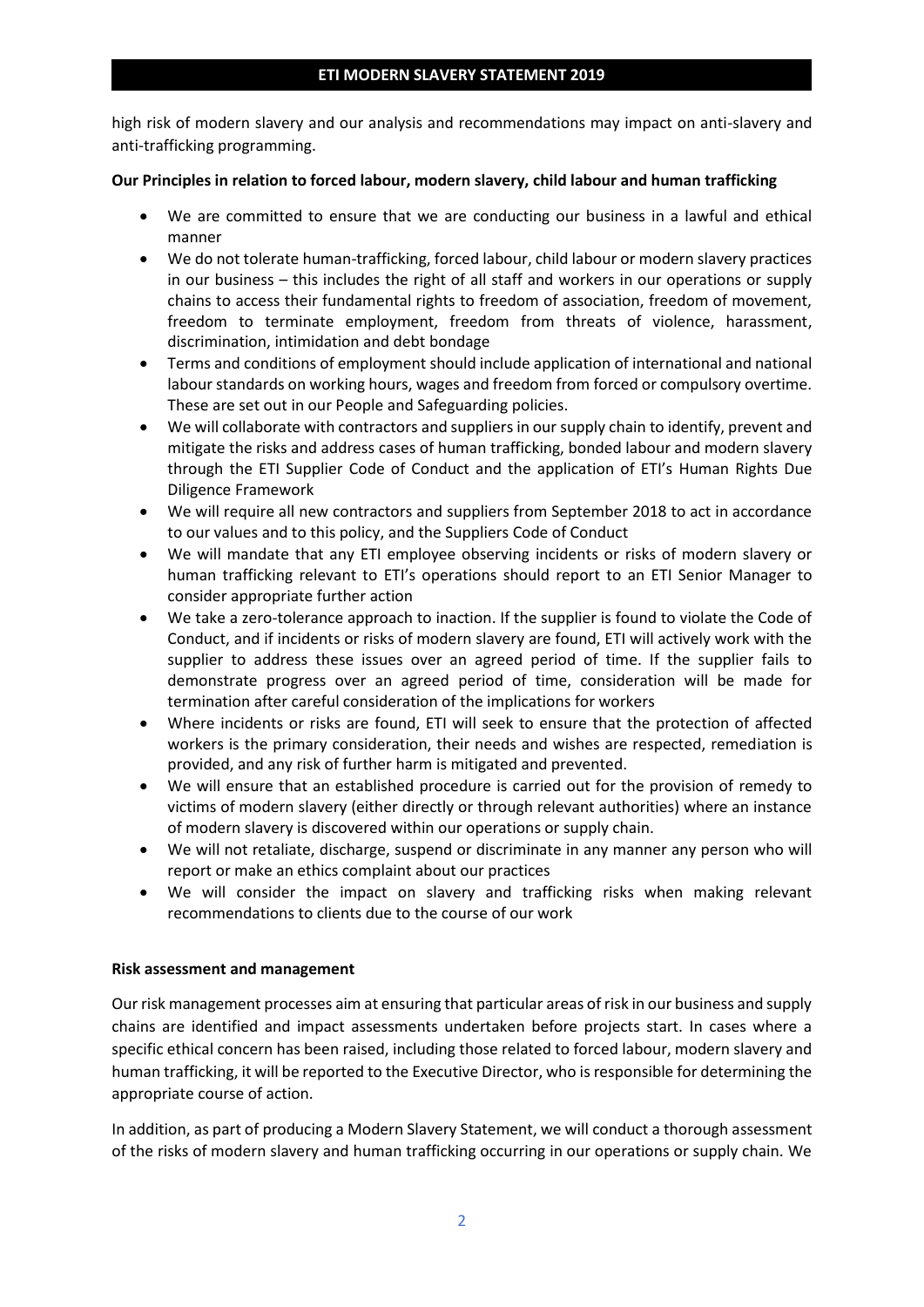will identify the most significant, salient and tractable risks and put in place an action plan to prevent and mitigate them, and we will report on our progress in implementing that action plan.

#### **Effective action and way forward**

ETI has always sought to operate ethically and lead by example. This includes being a Living Wage Employer (see [www.livingwage.org.uk\)](http://www.livingwage.org.uk/). It also includes having procedures to escalate any ethical concerns and issues to the designated Manager and freedom of employees to terminate employment. Under no circumstances will ETI tolerate enforced, debt related or bonded labour or any form of worker-paid recruitment fees or utilise a disciplinary measure including an obligation to work.

We provide workshops for our stakeholders and employees with a commitment to continuously improving our approach to addressing modern slavery and human trafficking risk.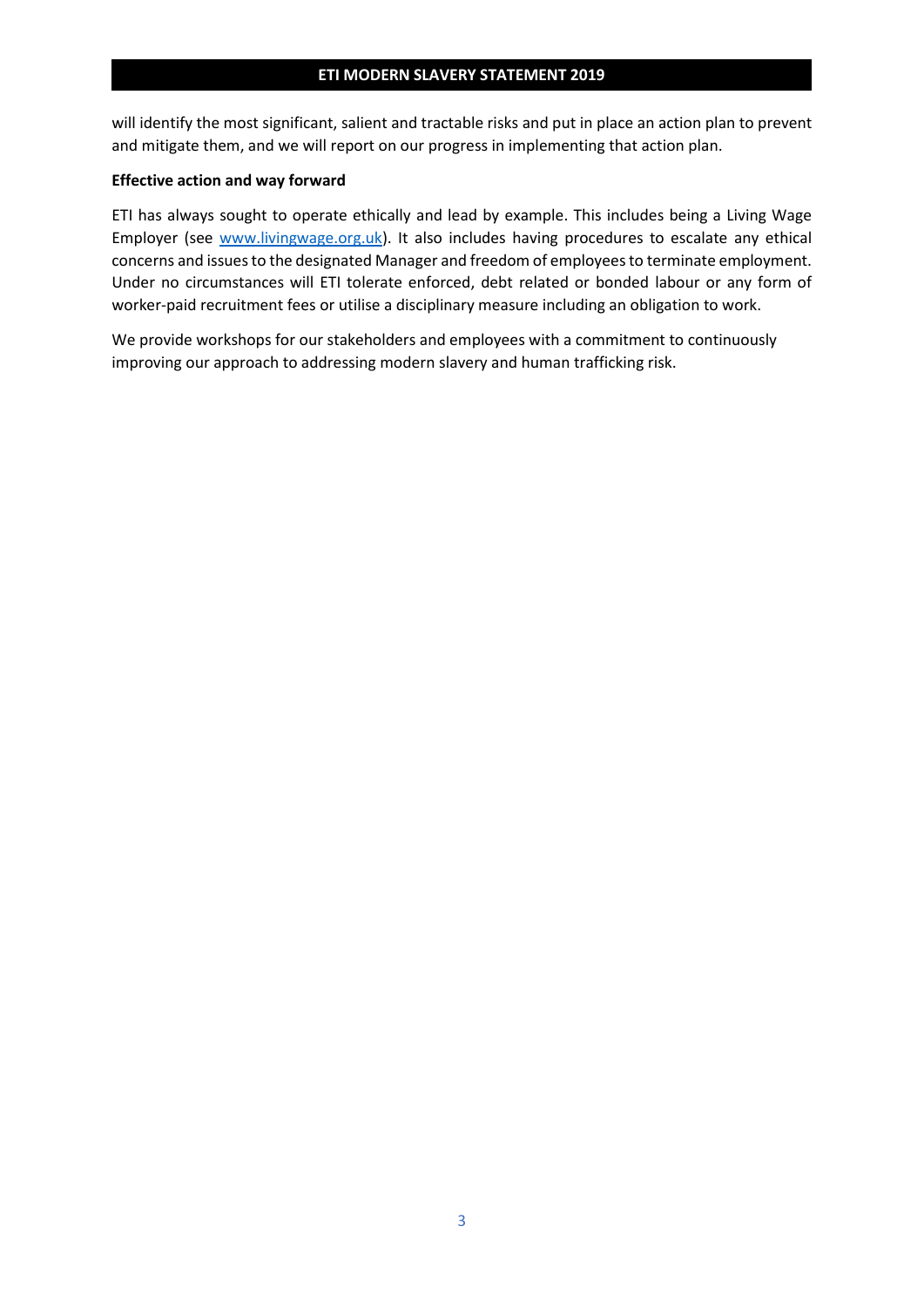|                | DRAFT GOOD PRACTICE FOR ETI AND ITS SUPPLIERS                                                                                                                                                                                                                  |                                                          |  |  |  |
|----------------|----------------------------------------------------------------------------------------------------------------------------------------------------------------------------------------------------------------------------------------------------------------|----------------------------------------------------------|--|--|--|
|                | Procedures to prevent slavery and human trafficking                                                                                                                                                                                                            |                                                          |  |  |  |
|                | Policy, process or approach                                                                                                                                                                                                                                    | <b>Evidence</b>                                          |  |  |  |
| $\mathbf{1}$   | Designated team or individual with lead responsibility for<br>preventing modern slavery and human trafficking from<br>occurring in your operations or supply chain with clear<br>reporting lines to senior management.                                         |                                                          |  |  |  |
| $\overline{2}$ | A specific modern slavery policy as well as mainstreaming<br>modern slavery within other relevant policies.                                                                                                                                                    | Provide or link to policy                                |  |  |  |
| 3              | Efforts to map supply chains and identify actual and<br>potential risks of modern slavery and child labour in<br>operations and supply chains, drawing on expert sources of<br>knowledge (such as the ITUC Human Rights Index) in order<br>to do so.           | Provide risk register or similar                         |  |  |  |
| 4              | A specific time-bound plan to address any identified risks of<br>modern slavery or human trafficking in the short, medium<br>and long term.                                                                                                                    | Provide or link to action plan                           |  |  |  |
| 5              | Regular carrying out of human rights due diligence of<br>operations and suppliers, with appropriate recognition of<br>the limits of audits and the importance of supplier<br>relationships.                                                                    | Provide short explanation with<br>relevant documentation |  |  |  |
| 6              | Review of internal business procedures (e.g. purchasing<br>practices) to ensure that they are neither causing nor<br>contributing to modern slavery, such as by making<br>unrealistic demands on suppliers - with any necessary<br>revisions made accordingly. |                                                          |  |  |  |
| 7              | Review of the policies and practices of suppliers on<br>preventing and addressing modern slavery to ensure they<br>are realistic and achievable.                                                                                                               |                                                          |  |  |  |
| 8              | Specific staff who have been trained to recognise and<br>mitigate identified risks of modern slavery (e.g. human<br>resources or procurement staff), as well as training for other<br>relevant staff.                                                          | Provide or link to training strategy                     |  |  |  |
| 9              | A child labour prevention policy.                                                                                                                                                                                                                              | Provide or link to policy                                |  |  |  |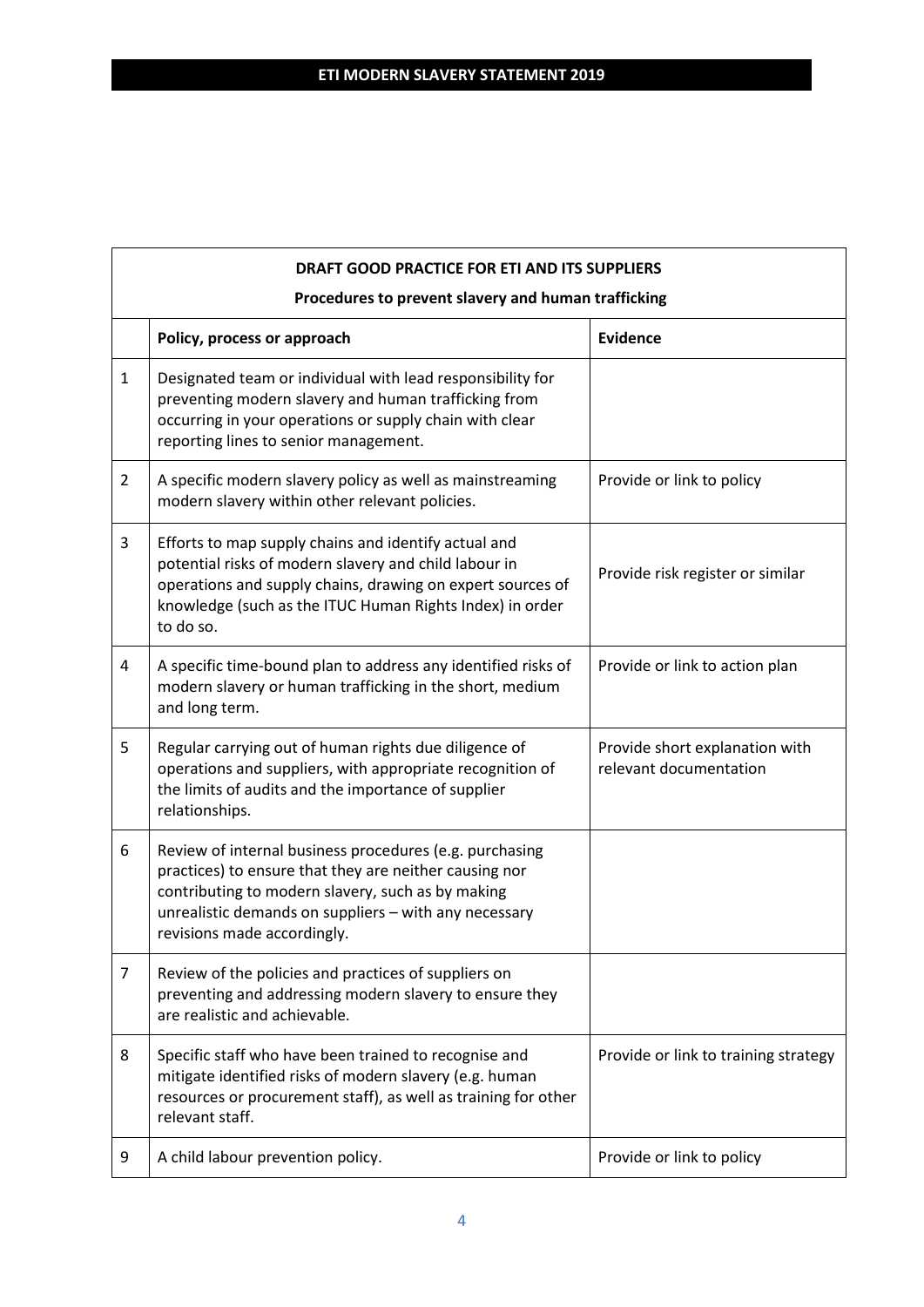|--|